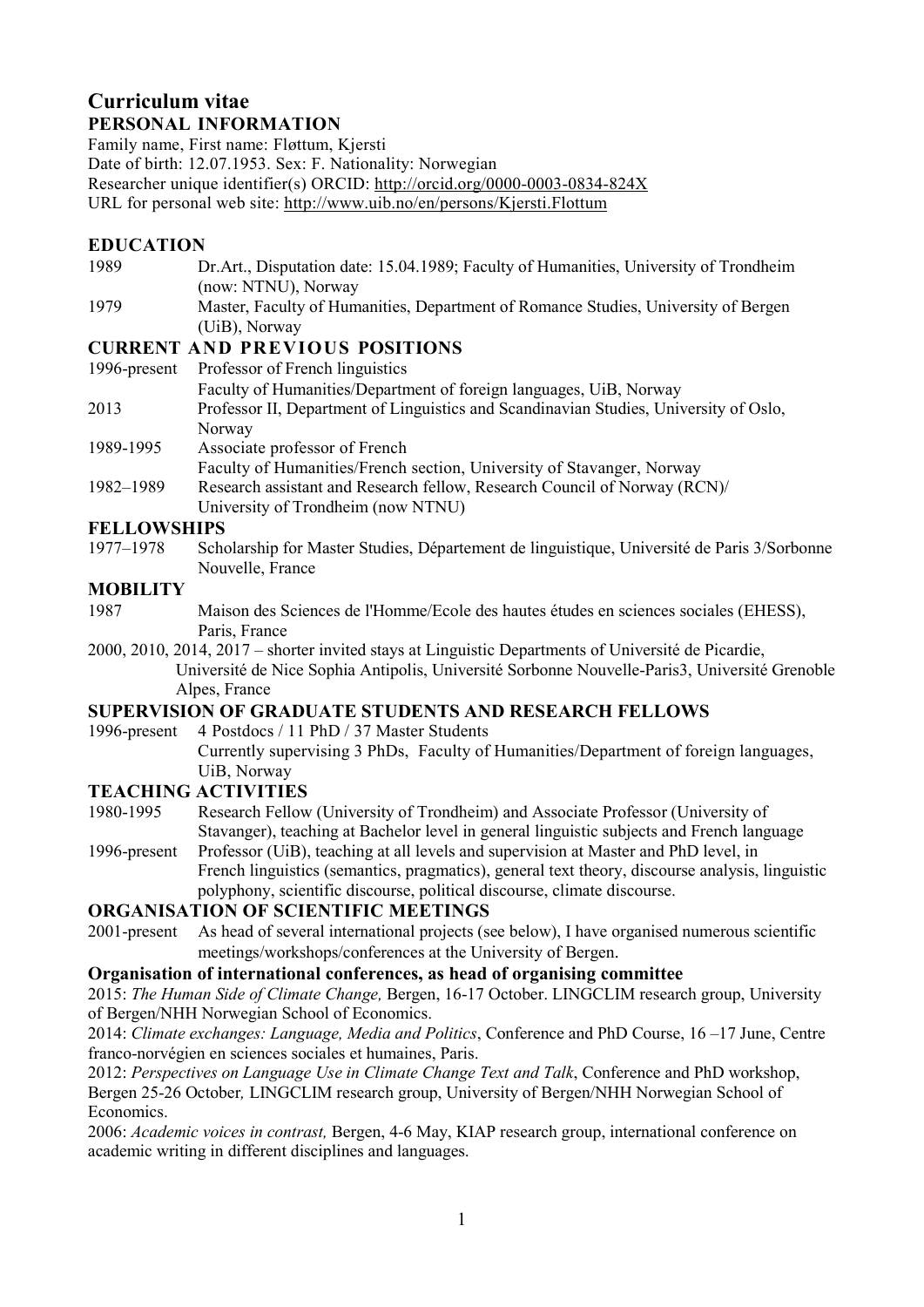## INSTITUTIONAL RESPONSIBILITIES at University of Bergen, Norway

2020-2024 Chair of the Board of the Holberg Prize.

2013–2021 Member of the University Board (reelected for the period 2017-2021).

2020-2021 Member of the Interim advisory committee for «Norway-Pacific Ocean-Climate Scholarship Programme», N-POC, University of Bergen.

- 2019 Member of working group for proposing an Honorary Degree at Bachelor level.
- 2016–present Member of the steering group for the Digital Social Science Core Facility, DIGSSCORE (incl. the Norwegian Citizen Panel), UiB.
- 2008–2011 Initiator and Head of the international Bergen Summer Research School (BSRS) Global Development Challenges (www.uib.no/en/rs/bsrs); member of scientific committee 2011 - present
- 2006–2007 Head of National PhD research school in linguistics and philology, based at UiB
- 2005–2009 Vice-rector for international relations
- 2005 President (Preses) of the Society for the advance of sciences, Bergen
- 2004–2008 Head of PhD research school in linguistics and philology
- 2003–2006 Deputy chairman of the board of UNIFOB Ltd (now Norce, affiliated to UiB)
- 1999–2002 Head of Department of Romance Studies, UiB

## COMMISSIONS OF TRUST outside University of Bergen

2020-2021 Chair of the Board of the Faculty of Humanities, Norwegian University of Science and Technology (NTNU); 2013-2017, 2017-2020, External member of the same board, NTNU.

2021 – Invited to act as Thinker in the Thinkers' Programme of the Flemish Academy, Belgium, on "The language of debate and communication on climate change"

2019-20 Member of the International Advisory Board of Uppsala University, Sweden.

2018-2019 Appointed by the Norwegian government as member of expert group to evaluate the need of a potential financial regime for "small" humanistic disciplines

2018-2019 Appointed by RCN as member of expert group for follow-up of national evaluation of humanistic research (HUMEVAL)

2017-2018 Invited as expert by the French Ministry 'Minstère de la Transition écologique et solidaire' on communication and language questions related to climate change

2012–2017 Invited expert in the international EIIDA project: Etude interdisciplinaire et

interlinguistique du discours académique: LABEX (Laboratoire d'excellence de l'ENS, Paris 3)

2011–2015 Deputy member of the Board of the Norwegian Centre for international cooperation in Education (SIU)

2011–2014 Deputy chairman of the Board of the Centre franco-norvégien de recherche en sciences sociales et humaines, Paris

2011–2012 Mentor in mentor programme for women academics, Norwegian School of Economics 2009–2010 Member of international panel for the "Statutory review of the European Science Foundation's standing committees"

2009–2016 Member of Prize committee – Rafto Prize for Human Rights (deputy chair 2012) 2009–2010 Head of Resource group for internationalisation, Bergen Chamber of Commerce and Industry (member of group from 2009 - 2018)

2007–2011 Deputy member of Board of Sciences, Research Council of Norway (RCN),

2007 Member of international panel for the institutional evaluation of Uppsala University, "Quality and Renewal (KOF), Sweden

2004–2005 Member of the Committee for the Humanities, Division for Sciences, RCN.

2001–2003 Norway's member of the Board, NOS-H (Nordic research council cooperation)

2001–2003 Member of the Committee for the Humanities, RCN

In addition, member of several doctoral committees and opponent at doctoral defenses in Nordic countries and in France.

#### Awards / Academy memberships

- 2018 Member of Academia Europaea
- 2017 Member of the Norwegian Academy of Science and Letters
- 2016 Award for excellence in research dissemination, Faculty of humanities, UiB
- 2014 Honorary doctorate: Doctor Honoris Causa, Uppsala University, Sweden
- 2005-present Member of the Society for the advance of sciences, Bergen, Norway (Preses 2005)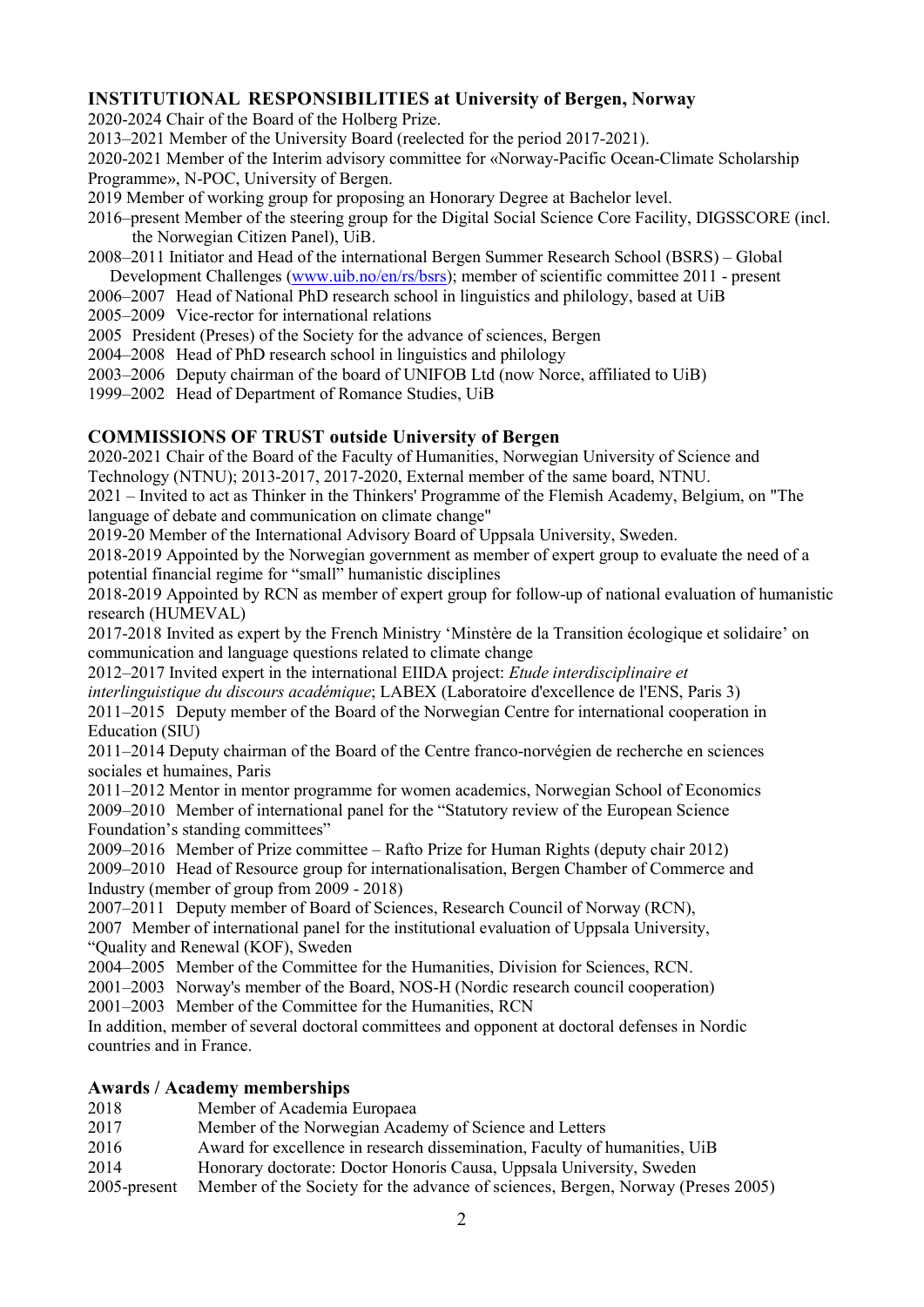1998-present Member of the International Pragmatics Association (IPrA)

Member of editorial boards : Langages (France), Revue de Sémantique et Pragmatique (France), Scolia (France), Recherches en rédaction professionnelle (Canada), LSP & Professional Communication (Denmark), Studii de lingvistică (Romania), Arena Romanistica (Norway), Sakprosa (Norway)

## MAJOR RESEARCH PROJECTS AND COLLABORATIONS

2012-present: Head of LNGCLIM research group - https://www.uib.no/en/rg/lingclim

2020-2023: Living with climate change: motivation and action for lifestyle change (CLIMLIFE), cross-disciplinary project, funded by RCN, head of project, with Dag Elgesem, Endre Tvinnereim, Helge Drange, Øyvind Gjerstad (UiB) and Trine Dahl (NHH).

2020-2023: 2O2CM-project: Overcoming Obstacles and Disincentives to Climate Change Mitigation: A cross-cutting approach by human and social sciences. Funded by The Joint Programming Initiative

 "Connecting Climate Knowledge for Europe" (JPI Climate), including Research Council of Norway. Co-head with Øyvind Gjerstad of Norwegian part; collaboration with Belgian and French partners. 2018-2021: Mentor of project and PI of 2 WPs: Changing nature. A lexical and argumentative analysis of public debates on nature (1998-2017), with Anje M. Gjesdal, Gisle Andersen (NORCE), Guillaume Carbou, Uni. de Bordeaux. Funded by SAMKUL, RCN.

2019-2021: Member of the scientific advisory committee of the project #LoVeSeSDG - Localizing and developing SDG-thinking for local communities, a project that focuses on the Lofoten-Vesterålen-Senja (LoVeSe) region in Norway. Headed by Dr. Dorothy Jane Dankel, Univ. of Bergen. Funded by RCN. 2016-2018: Pathways to energy transition, project collaboration with Eystein Jansen, Bjerknes

Centre for Climate Research, UiB; Endre Tvinnereim, Uni Rokkan Centre; Gisela Böhm, Faculty of Psychology, UiB; Jessica Jewell, International Institute for Applied Systems Analysis, Wien.

2013–2016: Linguistic representations of climate change discourse and their individual and collective interpretations (LINGCLIM), funded by SAMKUL, RCN; head of project, collaboration with Michael D.Jones, University of Oregon; Nelya Koteyko, Queen Mary, University of London; Chantal Pacteau, CNRS/Paris; and colleagues from 4 different Faculties, UiB, and Norwegian School of Economics.

2013–2016: The IPCC AR5 In Europe: Usability, framing and communication of scientific climate Information, funded by JPI/RCN, project collaboration with Asun Lera St.Clair, Cicero Centre for Climate Research, Oslo; Des Gasper, Erasmus University Rotterdam; James Painter, University of Oxford; Steven Yearley, University of Edinburgh; Göran Sundqvist, University of Oslo.

2010–2012: Climate Change Discourse, Rights, and the Poor: Scientific Knowledge, International Political Discourse, and Local Voices, interdisciplinary project collaboration between researcher at UiB and universities in South-Africa (funded by RCN, NORGLOBAL)

2005–12: EURLING - Understanding linguistic complexity in EU political discourse; head of project; interdisciplinary international project collaboration with Coco Norén, Uppsala University; Damon Mayaffre & Céline Poudat, Université de Nice Sophia Antipolis; Andreas Musolff, University of East Anglia, Peter Svensson, Lund University, and colleagues from UiB.

2001–2006: KIAP - Cultural Identity in Academic Prose, Comparison of English, French and Norwegian academic discourse within economics, linguistics and medicine (funded by RCN), head of project, collaboration with Kjell Lars Berge & Johan L. Tønnesson, University of Oslo; Shirley Carter-Thomas, CNRS/Université de Paris 3; Francis Grossmann, Université de Grenoble; Ken Hyland, University of London; Lita Lundquist, Coenhagen Business School; Anna Mauranen, University of Helsinki; Fraçoise S.- Meyer, University of the Andes; John M. Swales, University of Michigan; Philip Shaw, Stockholm University, and colleagues at UiB and NHH.

Publications: I have authored/co-authored approx. 170 publications, including 4 monographs, 5 edited volumes. Edited a special issue for Cahiers de Praxématique (2019-20). Below is a selection from peer-reviewed scientific journals, 2014-2020:

Fløttum, K. 2020. Le changement climatique en discours. Cahiers de praxématique 73.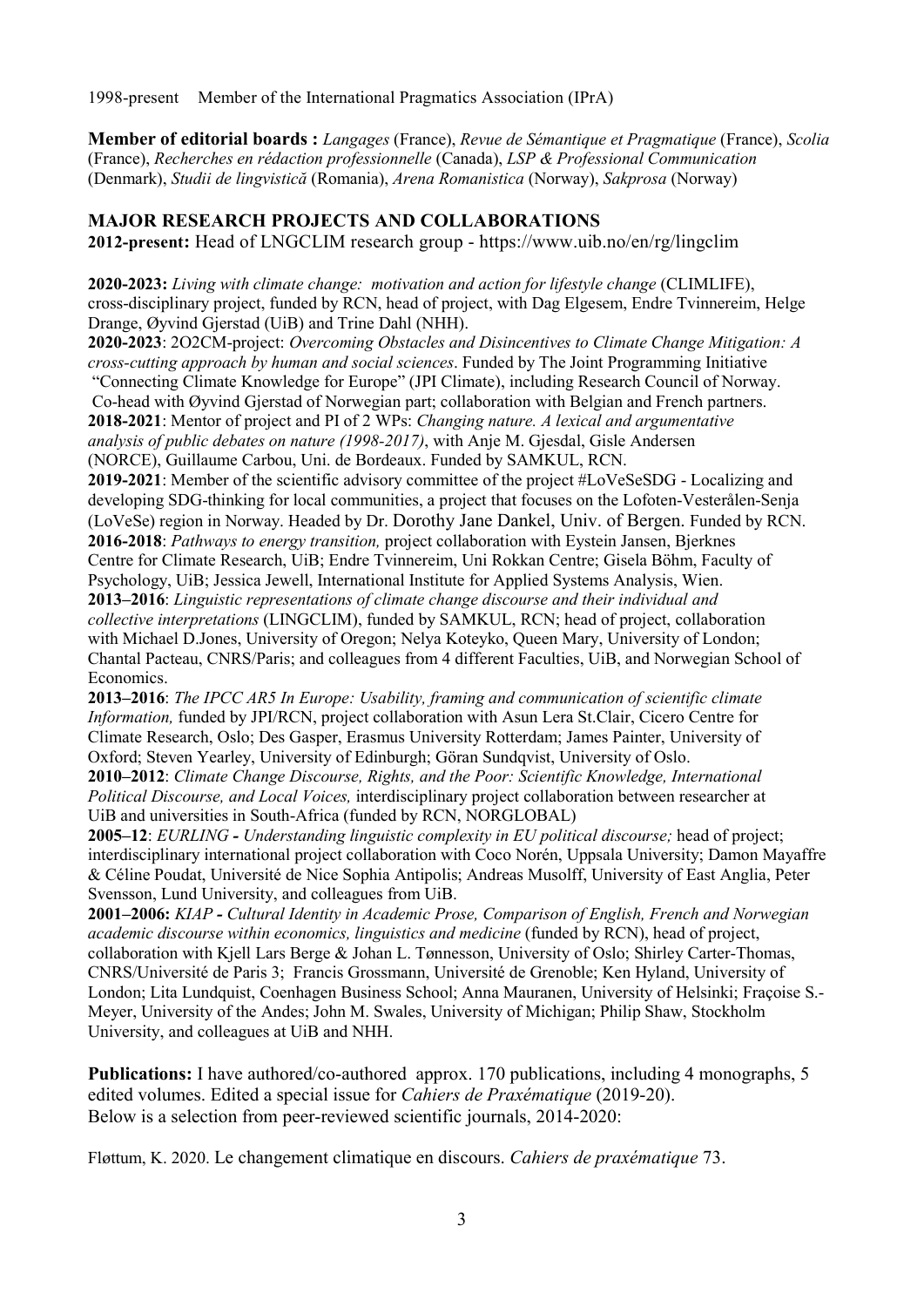- Fløttum, K., Gjerstad, Ø., Badiang Oloko, F. 2020. Les voix dans le discours climatique : essai d'une combinaison de la polyphonie avec l'analyse de contenu, l'analyse narrative et l'analyse rhétorique. Cahiers de praxématique 73.
- Falck, R.L., Fløttum, K., Gjerstad, Ø. 2020. Expressing one's conceptions of lifestyle in a climate perspective. Cahiers de praxématique 73.
- Bremer, Scott; Johnson, Eleanor; Fløttum, Kjersti; Kverndokk, Kyrre; Wardekker, Arjan; Krauss, Werner. 2020. Portrait of a climate city: How climate change is emerging as a risk in Bergen, Norway. Climate Risk Management 2020 (29)
- Dahl, T., Fløttum, K. 2020. Climate change from a corporate perspective: a case study of the linguistic representation of the energy transition by the fossil fuel companies Total and Equinor. Cahiers de praxématique 73.
- Tvinnereim, E., Lægreid, O. M., Fløttum, K. 2020. Who cares about Norway's energy transition? A survey experiment about citizen associations and petroleum. Energy Research & Social Science 2020, 62:101357, 1-10.
- Dahl, T., Fløttum, K. 2019. Climate change as a corporate strategy issue. A discourse analysis of three climate reports from the energy sector. Corporate Communications: An International Journal, 24(3) 499- 514. DOI 10.1108/CCIJ-08-2018-0088
- Fløttum, K., Gjerstad, Ø., Gjesdal, A.M. 2019. Avenir et climat : représentations de l'avenir dans des blogs francophones portant sur le changement climatique. MOTS. Les langages du politique, 119, 33-50.
- Fløttum, K. 2018. Quelles conceptions du « changement climatique » en France et en Norvège ? Résultats de deux enquêtes. SHS Web of Conferences 46, 01010 (2018) https://doi.org/10.1051/shsconf/20184601010
- Fløttum, K. 2017. Les voix des jeunes sur le climat, l'environnement et l'énergie. Le discours et la langue 8(2), 13-26.
- Tvinnereim, E., Fløttum K., Gjerstad, Ø., Johannesson, M.P., Nordø, Å. D. 2017. Citizens' preferences for tackling climate change. Quantitative and qualitative analyses of their freely formulated solutions. *Global* Environmental Change 46, 34-41.
- Fløttum, K., Gjerstad, Ø. 2016. Narratives in climate change discourse. WIREs Climate Change 8:e429. doi: 10.1002/wcc.429
- Fløttum, K. 2016. Linguistic Analysis in Climate Change Communication. M. Nisbet (ed.),The Oxford Encyclopedia of Climate Change Communication.Oxford: OUP, 3, 21-38. doi: 10.1093/acrefore/9780190228620.013.488
- Fløttum, K., Dahl, T., Rivenes, V. 2016. Young Norwegians and their views on climate change and the future: Findings from a climate concerned and oil rich nation. Journal of Youth Studies 19 (8), 1128- 1143.
- Fløttum, K., Gasper, D., StClair, Asun Lera. 2016. Synthesizing a Policy-Relevant Perspective from the Three IPCC "Worlds" – a comparison of topics and frames in the SPMs of the Fifth Assessment Report. Global Environmental Change (38), 118-129.
- Tvinnereim, E., Fløttum, K. 2015. Explaining topical prevalence in open-ended survey questions on climate change. NATURE Climate Change 5,744–747. Doi:10.1038/nclimate2663.
- Fløttum, K., Gjesdal, A.M., Gjerstad, Ø., Koteyko, N., & Salway, A. 2014. Representations of the future in English language blogs on climate change, Global Environmental Change 29, 213-222.

#### Research monographs

Fløttum, K.; Jonasson, K.; Norén, C. 2007. ON – pronom à facettes. Bruxelles: Duculot-De Boeck.

- Fløttum, K.; Dahl, T.; Kinn, T. 2006. Academic Voices across languages and disciplines. Amsterdam: John Benjamins Publishing Company.
- Nølke, H.; Fløttum, K.; Norén, C. 2004. ScaPoLine. La théorie scandinave de la polyphonie linguistique. Paris: Kimé.
- Fløttum, K. 1990. La nature du résumé scolaire. Analyse formelle et informative. Paris/Oslo: Didier Erudition/Solum

#### Edited volumes:

Fløttum, K. (Ed.) 2017.The role of language in the climate change debate.New York: Routledge

Fløttum, K. (Ed.). 2013. Speaking of Europe. Approaches to complexity in European political discourse. Amsterdam: John Benjamins Publishing Company.

- Fløttum, K. (Ed.) 2007. Language and Discipline Perspectives on Academic Discourse. Cambridge: Cambridge Scholars Publishing.
- Fløttum, K., Rastier, F. (Eds.). 2003. Academic discourse multidisiplinary approaches. Oslo: Novus.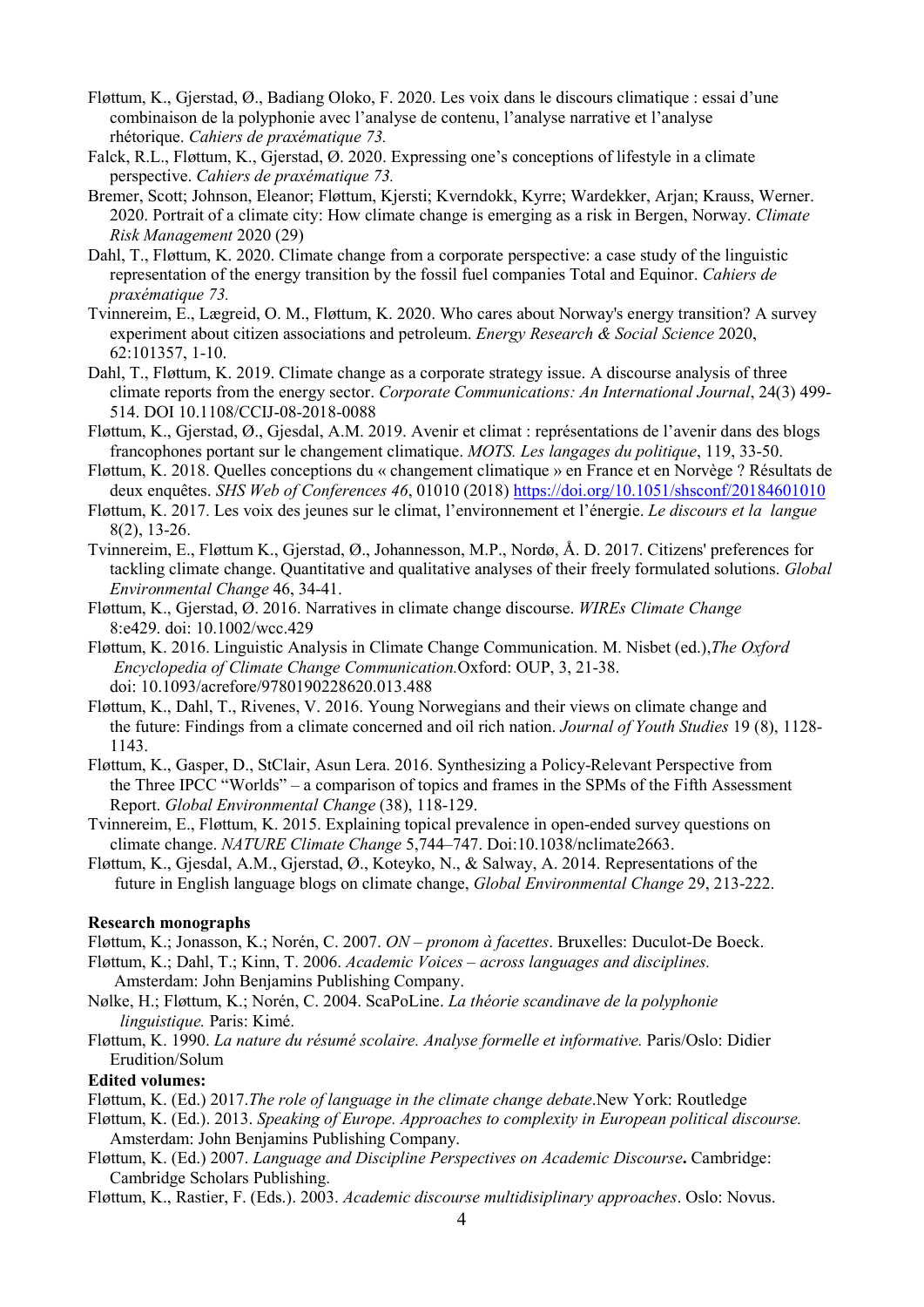Andersen, Ø, Fløttum, K. & Kinn, T. (Red.) 2000. Menneske, språk og fellesskap. Oslo: Novus.

## Selection of invited keynotes

2020: Fløttum, K. 2020. Il y a héros et héros: la construction de rôles narratifs dans quelques genres du discours portant sur le changement climatique. Keynote at Comment parler d'environnement? Héros/hérauts et communication environnementale, conference, 2020-12-09 - 2020-12-11.

2019: "Climate change discourse in a linguistic and cross-disciplinary perspective", Lisbon, Portugal, 19.03.2019, for European Network for Argumentation and Public Policy Analysis (COST)

2018: "Narrative analysis of discourse of environmental and climate change", Shih Chien University, Taipei, Taiwan, 28.-29.04.2018

2017: "The role of language in the climate change issue – a cross-disciplinary initiative." LSP 2017 - Interdisciplinary knowledge-making: challenges for LSP research; 2017-06-28 - 2017-06-30.

2017: The human dimension of climate change (keynote). Atmosphere, Ocean, and Society in Motion; University of Bergen in Climate and Energy Transformation; 2017-10-02 - 2017-10-03.

2017: "Mots du climat", Ministère de la Transition écologique et solidaire, Paris, 18.12.3017.

2016: "Genres of climate change narratives", Nordisco, The 4th Nordic Interdisciplinary Conference on Discourse and Interaction, University of Oslo, 25.11.2016

2015: "Recherches lexico-sémantiques sur un grand corpus de blogs liés aux questions du climat et de l'environnement", Conference - Enhancing and extending corpora and corpora tools for learning and teaching, Université Sorbonne Nouvelle-Paris3, DILTEC & Université Grenoble Alpes, LIDILEM, 19.05.2015

2014: "Språkets rolle i klimautfordringene: lingvistiske og tverrvitenskapelige problemstillinger", Seminar – Honorary Doctor celebration, Uppsala University, 22.01.2014

2013: "La circulation du discours portant sur le changement climatique : perspectives linguistiques et discursives", Xe Congrès International de Linguistique Française (CILF), La linguistique française sans frontières, Faculté des Lettres,Université de Cadix, Spain, 28.11.2013

2013: Communicating 'wicked problems' at the interface between science and politics: the example of climate change. Keynote at Bergen Summer Research School (BSRS2013), 19.06.2013, Univ. of Bergen. 2013: Mediation of climate change. Keynote at the conference "Médiation du discours expert : perspectives linguistiques"; 21.06.2013, Paris: Université Sorbonne Nouvelle-Paris III

2012: "Variation of academic voices across disciplines and cultures", Fourth International Congress of Applied Linguistics, University of Belgrade, 12–14.10.2012

2012: "Different voices and different stories: a linguistic and discursive perspective on climate change discourse", University of East Anglia, Norwich, 05.11.2012

# Outreach/Media publications/Conference presentations (selection 2015-2020)

Film production: "Når vi snakker om klima" (Talking about climate);

https://www.uib.no/en/rg/lingclim/97868/talking-about-climate

A 30 minutes documentary produced by 1001 Films for the LINGCLIM-project, Departement of foreign languages, University of Bergen. Project manager: Kjersti Fløttum.

Director and producer: Anwar Saab Financed by the Norwegian Research Council

-Fløttum, K., Kjeldsen, J. E. 2020. Bruken av ordet "klimakrise". NRK, P2, Studio 2 [Radio], 15.12.2020. https://radio.nrk.no/serie/studio-2-p2/MKRD04025020

-Fløttum, K. 2020. Ord og tekstlig innramming i klimadebatten. NRKs klimaredaksjon, 19.11.2020.

-Fløttum, K. 2020. Nordmenn og klimaengasjement. Syn og Segn, 126, 57-63.

-Fløttum, K. 2020. «Lille jeg» i klimadebatten. Språkprat, 08.05.2020.

https://sprakprat.no/2020/05/08/lille-jeg-i-klimadebatten/

-Fløttum, K. 2020. Hva skal til for å få oss til å leve mer klimavennlig? Kronikk i Bergens Tidende 14.03.2020 https://www.bt.no/btmeninger/debatt/i/lA5E39/hva-skal-til-for-aa-faa-oss-til-aa-levemer-klimavennlig# $=$ 

- -Fløttum, K. 2020. The climate change issue in a linguistic / discursive perspective. «From Growth to Balance» - Designing Possible Futures; UiB, Faculty of Fine Art, Music and design, 11.03.2020.
- -Fløttum, K. 2020. Hva kan «lille jeg» gjøre med klimaendringene? Nordmenns holdninger til å endre livsstil - i et språklig perspektiv. Faglig-pedagogisk dag, UiB; 2020-01-31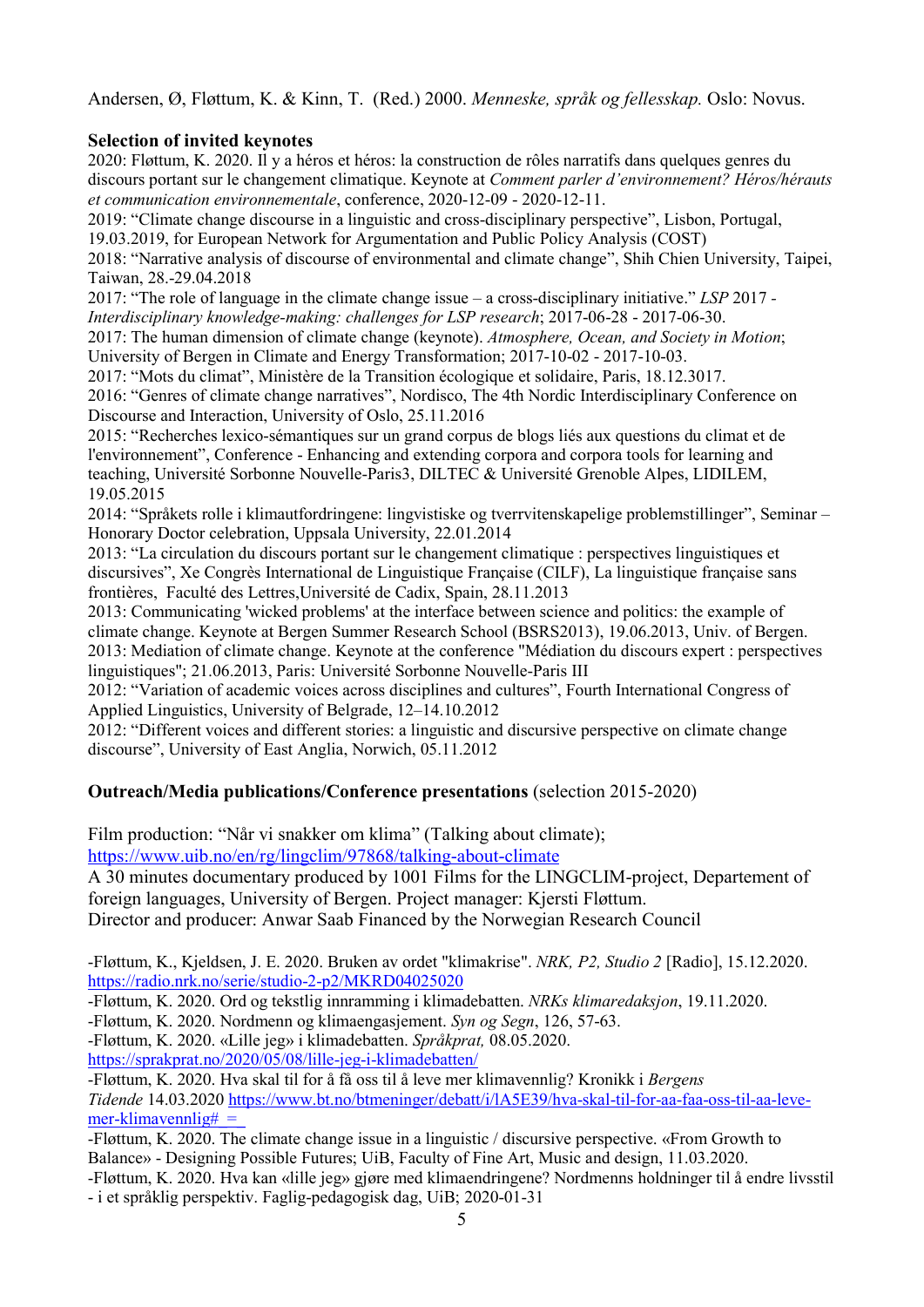-Atanasova, Dimitrinka; Fløttum, Kjersti. 2019. Climate change or climate crisis? To really engage people, the media should talk about solutions. The Conversation, https://theconversation.com/climate-change-orclimate-crisis-to-really-engage-people-the-media-should-talk-about-solutions-118004

-Fløttum, K. 2019. Hvordan brukes vær og ekstremvær i klimadebatten?. Paneldebatt: Apokalypse snart – eller regner bekymringen vekk?; Forskningsdagene i Bergen, 2019-09-26.

-Fløttum, K. 2019. Perspectives linguistiques sur les discours portant sur le changement climatique. IIIe Congrès de l'Association pour les études nordiques; Université de Strasbourg, 2019-06-14.

-Fløttum, K. 2019. Språk og virkelighetsforståelse i den norske klimadebatten. VIT212-seminar, UiB; 2019- 09-24.

-Fløttum, K. 2019. Ta til vettet. Ikke gjør klimaspørsmålet til en krig om ord. Bergens Tidende 2019-07-31, https://www.bt.no/btmeninger/debatt/i/4qVVeV/ta-til-vettet-ikke-gjoer-klimaspoersmaalet-til-en-krig-omord

-Fløttum, Kjersti; Langaas, Runa Falck. 2019. Individuals' opinions about lifestyle in a climate change perspective. Conference paper, "Beyond Oil", CET, Bergen, 2019-10-16 - 2019-10-17.

-Fløttum, Kjersti; Martincic, Julia. 2019. Vi må snakke om været. Intervju, Klassekampen 2019-04-17. -Fløttum, Kjersti; Sardier, Thibaut. 2019. Peurs bleues et idées vertes. Interview, Libération, 2019-05-09. -Pilskog, Ingjald; Viste, Ellen; Fløttum, Kjersti; Svendsen, Lea. 2019. Blir klimaet bedre om vi snakker norsk? PODCAST. Media City Bergen - Bjerknessenteret, Universitetet i Bergen [Internett] 2019-05-21. -Tangeraas Lygre, Eirik; Fløttum, Kjersti; Stoknes, Per Espen. 2019. Slik kan betre språk redda klima. Intervju, framtida.no Magasinett [Avis] 2019-05-27.

-Tvinnereim, Endre; Fløttum, Kjersti; Lægreid, Ole Martin. 2019. Norwegian citizens' associations with "oil and gas", "energy" and "transition". Perspectives from the social sciences and humanities on pathways to energy transition; Conference, University of Bergen, 2019-05-13.

-Dahl, Trine; Fløttum, Kjersti. 2018. Climate change as a corporate strategy issue: A discourse analysis of three climate reports. 8th International and Interdisciplinary Conference on Applied Linguistics and Professional Practice; University of Cardiff, 2018-09-17 - 2018-09-19

-Fløttum, K. 2018. Discours portant sur le changement climatique: représentation et interprétation. Table ronde "Impact des changements climatiques", Université du Québec à Montréal; 2018-04-06.

-Fløttum, K. 2018. Le discours sur le changement climatique. Table ronde Québec-Scandinavie sur l'avenir du livre; Université du Québec à Montréal; 2018-04-04.

-Fløttum, K. 2018. Endring, kaos eller krig? Om språkbruk i klimadebatten på norsk og på fransk (podcast). Institutt for fremmedspråk, Universitetet i Bergen [Internett] 2018-08-17.

-Fløttum, K. 2018. Images de l'avenir dans une perspective environnementale et

climatique. Journées d'étude en l'honneur de Jacques Bres; Université de Montpellier, 2018-09-06 - 2018-09-07.

-Fløttum, K. 2018.Language and climate action – conceptions and expressions of responsibility and obligation. DIGSSCORE&ENERGYLAB seminar, University of Bergen, 2018-01-23.

-Fløttum, K. 2018. Narrative analysis of discourse of environmental and climate change. Keynote at Shih Chien University, Tapei, Taiwan. International Conference on English Education (ICEE), 2018-04-28-29.

-Fløttum, K. 2018. Ordenes meningspotensial og innramming – hvilke ord kan eller skal man velge i klimaspørsmålet?. UiB - VIT212 - Tverrfaglig klimaemne; 2018-09-20.

-Fløttum, K. 2018. Parlons du climat. Regards croisés France – Norvège. Les mots du climat, conférence, Ministère de la Transition Écologique et Solidaire, Paris, 2018-07-05.

-Fløttum, K. 2018. Quelles conceptions du « changement climatique » en France et en Norvège ? Résultats de deux enquêtes. 6e Congrès mondial de linguistique française – CMLF, Université de Mons; 2018-07-09 - 2018-07-13

-Fløttum, Kjersti; Torgersen, Eilin Holtan; Rørtveit, Bodil Lunde. 2018. Klimaets uttrykksformer – språk, musikk og dans. "Tampen brenner", Litteraturhuset i Bergen; 2018-03-20

-Fløttum, K. 2017. Citizens' stories about climate change solutions. International Pragmatics Conference – IprA, Belfast; 2017-07-16 - 2017-07-21.

-Fløttum, K. 2017. Feriereiser med fly gir vi ikke slipp på. Bergens Tidende 2017-08-21. https://www.bt.no/btmeninger/debatt/i/GVob6/feriereiser-med-fly-gir-vi-ikke-slipp-paa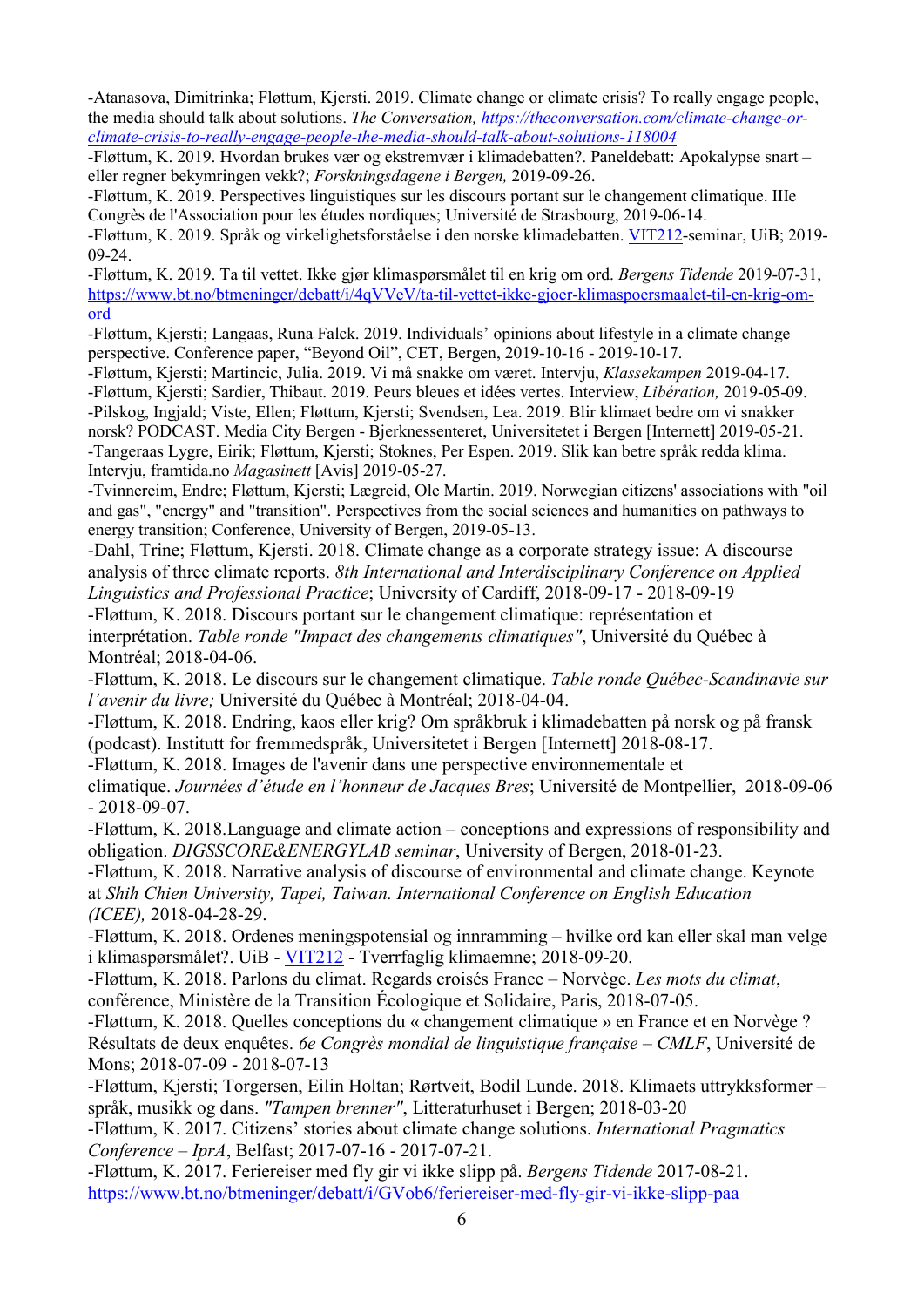-Fløttum, K. Godt klima for språk. Intervju skrevet av Ole Våge. Språknytt 2017 ;Volum 45.(1) s. 14-16.

-Fløttum, K. 2017. Hvilke "fortellinger" hører vi i klimadebatten, hvilke aktører finner vi? Hva tenker folk flest om klimaspørsmålet og eventuelle løsninger?. "Det lille mennesket i møte med den store verden"; NLA, Bergen, 2017-01-16.

-Fløttum, K. 2017. Hvordan brukes språket til å formidle ulike aktørers tanker, holdninger og politikk om klimautfordringene? Klima: Hva vet vi? Hva bør vi gjøre? (VIT212), Universitetet i Bergen; 2017-10-03.

-Fløttum, K. 2017. Når det snakkes om klima - et språkvitenskapelig perspektiv. Innspillseminar om kulturforskning til revisjon av Langtidsplan for forskning og høyere utdanning; Kulturdepartementet, 2017-09-06.

-Fløttum, K. 2017. Språkets rolle i klimadebatten - i et tverrfaglig perspektiv. Møte i Det Norske Videnskaps-Akademi; 2017-11-02.

-Fløttum, K. & Gjerstad, Ø. 2017. Klimafortellinger: Hva sier egentlig Parisavtalen og statslederne? Faglig-pedagogisk dag, Universitetet i Bergen, 2017-02-03.

-Fløttum, K. & Tvinnereim, E. 2016. Folk vil bidra til klimakutt. Energi og Klima : Norsk klimastiftelses nettmagasin 2016.

-Fløttum, K. 2016. Citizens' preferences for tackling climate change. Analysis of their freely formulated solutions. Sustainable Future - Fundamental Geoscience, Geo-Resources, Hazards and Climate; Norwegian Education and Research Delegation to Brazil, Rio de Janeiro, 2016-09-22 - 2016-09-23.

-Fløttum, K. 2016. Et diplomatisk kunststykke. Bergens Tidende 2016-11-05.

https://www.bt.no/btmeninger/debatt/i/jjpzo/et-diplomatisk-kunststykke

-Fløttum, K. 2016. Folks preferanser og politikeres prioriteringer i klimaspørsmålet: språklig harmoni eller disharmoni på veien mot et nullutslippsamfunn?. Arendalsuka; 2016-08-18. -Fløttum, K. 2014. Hører følelser og klima sammen? Forskningsdagene i Bergen, Forskning UNG. Foredrag i samarbeid med Maria Sleire, Langhaugen vgs og Jonas Stensvoll, Bergen Katedralskole, 26.09.2014. Bergen: Universitetet i Bergen.

-Fløttum, K. 2014. Klima, språk og meningsmangfold. Foredrag ved debattkveld «Språkmakt! Tåketale, desinformasjon eller hersketeknikk?», 22.09.2014. Bergen: Litteraturhuset i Bergen. -Fløttum, K. 2014. Språkbruk om klima - og fremtid. «Mandagsforedrag» på Bryggens

Museum, 22.09.2014. Bergen: Bryggens Museum. http://www.bymuseet.no/?vis=1251

-Tvinnereim, E., Fløttum, K., Ivarsflaten, E. 2014. Norsk ungdom: Klimaendringene er i stor grad menneskeskapte. Energi og Klima : Norsk klimastiftelses

nettmagasin 28.05.2014.http://energiogklima.no/kommentar-analyse/norsk-ungdomklimaendringene-er-i-stor-grad-menneskeskapte/

-Fløttum, K. 2014. "Klimafortellinger" - et flerstemmig møte mellom helter, skurker, ofre - og andre. Alumnusdager, 10.05.2014. Bergen: Universitetet i Bergen.

-Fløttum, K. 2014. Ungdom og klima: Optimister og bekymret. Energi og Klima : Norsk klimastiftelses nettmagasin 29.04.2014. http://energiogklima.no/kommentar-analyse/ungdom-ogklima-optimister-og-bekymret/

-Fløttum, K. 2014. Språk og

klima. Sakprosabloggen 21.03.2014. http://sakprosabloggen.no/2014/03/21/kva-granskarsakprosaforskarane-3/

-Fløttum, K. 2014 "Ungdom og klima: Optimister og bekymret", Energi og Klima, Norsk Klimastiftelses nettmagasin, 29.04.2014

-Fløttum, K. 2013. Språket påvirker klimadebatten. Kronikk, Bergens

Tidende 16.06.2013.http://www.bt.no/meninger/kronikk/Spraket-pavirker-klimadebatten-2915193.html

Energi og klima, 17.06.2013: http://energiogklima.no/kommentar-analyse/spraket-pavirkerklimadebatten/